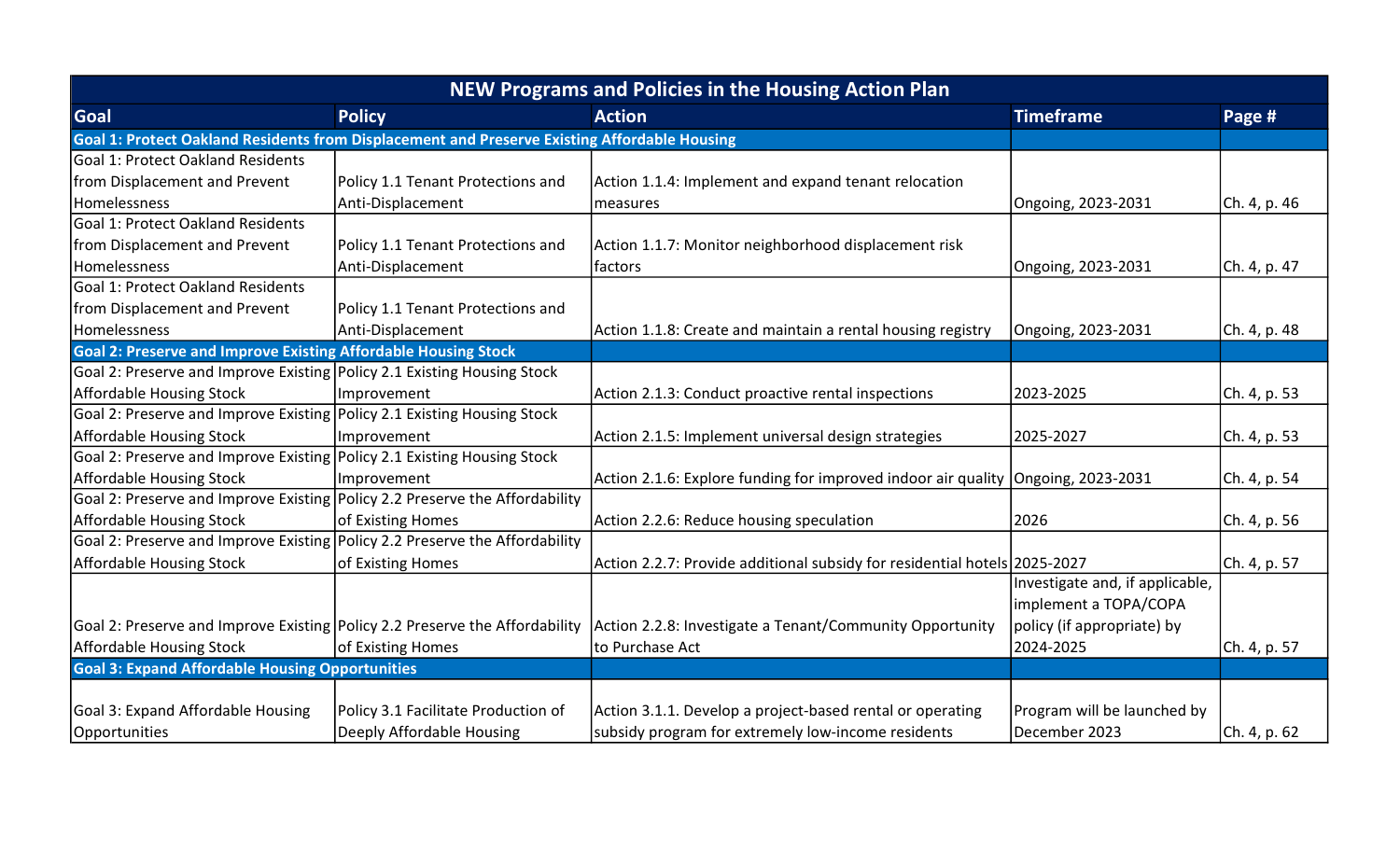| Goal                              | <b>Policy</b>                           | <b>Action</b>                                                                                 | <b>Timeframe</b>            | Page #       |
|-----------------------------------|-----------------------------------------|-----------------------------------------------------------------------------------------------|-----------------------------|--------------|
|                                   |                                         |                                                                                               |                             |              |
|                                   |                                         | Action 3.2.1: Develop zoning standards to encourage missing                                   |                             |              |
|                                   |                                         | Policy 3.2 Create a More Diverse Mix middle and multi-unit housing types in currently single- |                             |              |
| Goal 3: Expand Affordable Housing | of Homes to Meet Community              | family-dominated neighborhoods, including flats, duplexes,                                    |                             |              |
| Opportunities                     | Needs                                   | triplexes, fourplexes, townhomes/rowhouses, and ADUs                                          | 2023                        | Ch. 4, p. 63 |
|                                   | Policy 3.2 Create a More Diverse Mix    |                                                                                               |                             |              |
| Goal 3: Expand Affordable Housing | of Homes to Meet Community              | Action 3.2.2: Promote live/work housing and housing for                                       |                             |              |
| Opportunities                     | Needs                                   | lartists                                                                                      | 2025                        | Ch. 4, p. 63 |
|                                   | Policy 3.2 Create a More Diverse Mix    |                                                                                               |                             |              |
| Goal 3: Expand Affordable Housing | of Homes to Meet Community              | Action 3.2.4: Provide financial incentives for older or lower-                                |                             |              |
| Opportunities                     | Needs                                   | income homeowners who want ADUs                                                               | Ongoing, 2023-2031          | Ch. 4, p. 65 |
|                                   | Policy 3.2 Create a More Diverse Mix    |                                                                                               |                             |              |
| Goal 3: Expand Affordable Housing | of Homes to Meet Community              | Action 3.2.5: Reduce constraints to the development of                                        |                             |              |
| Opportunities                     | Needs                                   | ADUs.                                                                                         | Ongoing, 2023-2031          | Ch. 4, p. 66 |
|                                   |                                         |                                                                                               |                             |              |
| Goal 3: Expand Affordable Housing | Policy 3.3 Expand Resources for the     |                                                                                               |                             |              |
| Opportunities                     | <b>Construction of Affordable Homes</b> | Action 3.3.5: Implement an affordable housing overlay                                         | 2023-2024                   | Ch. 4, p. 68 |
|                                   |                                         |                                                                                               |                             |              |
| Goal 3: Expand Affordable Housing | Policy 3.3 Expand Resources for the     | Action 3.3.7: Study the targeted implementation of an                                         |                             |              |
| Opportunities                     | <b>Construction of Affordable Homes</b> | inclusionary housing requirement                                                              | 2023-2025                   | Ch. 4, p. 69 |
|                                   |                                         |                                                                                               |                             |              |
| Goal 3: Expand Affordable Housing | Policy 3.3 Expand Resources for the     | Action 3.3.9: Adjusting or waiving City fees and payment                                      |                             |              |
| Opportunities                     | <b>Construction of Affordable Homes</b> | timing for affordable housing developments                                                    | Ongoing, 2023-2031          | Ch. 4, p. 70 |
|                                   |                                         |                                                                                               | By 2028, complete studying  |              |
| Goal 3: Expand Affordable Housing | Policy 3.3 Expand Resources for the     | Action 3.3.10: Consider a citywide Enhanced Infrastructure                                    | the possible implementation |              |
| Opportunities                     | <b>Construction of Affordable Homes</b> | <b>Financing District (EIFD)</b>                                                              | of an EIFD                  | Ch. 4, p. 71 |
|                                   |                                         |                                                                                               |                             |              |
| Goal 3: Expand Affordable Housing | Policy 3.3 Expand Resources for the     |                                                                                               |                             |              |
| Opportunities                     | Construction of Affordable Homes        | Action 3.3.11: Support innovations by design                                                  | 2023                        | Ch. 4, p. 71 |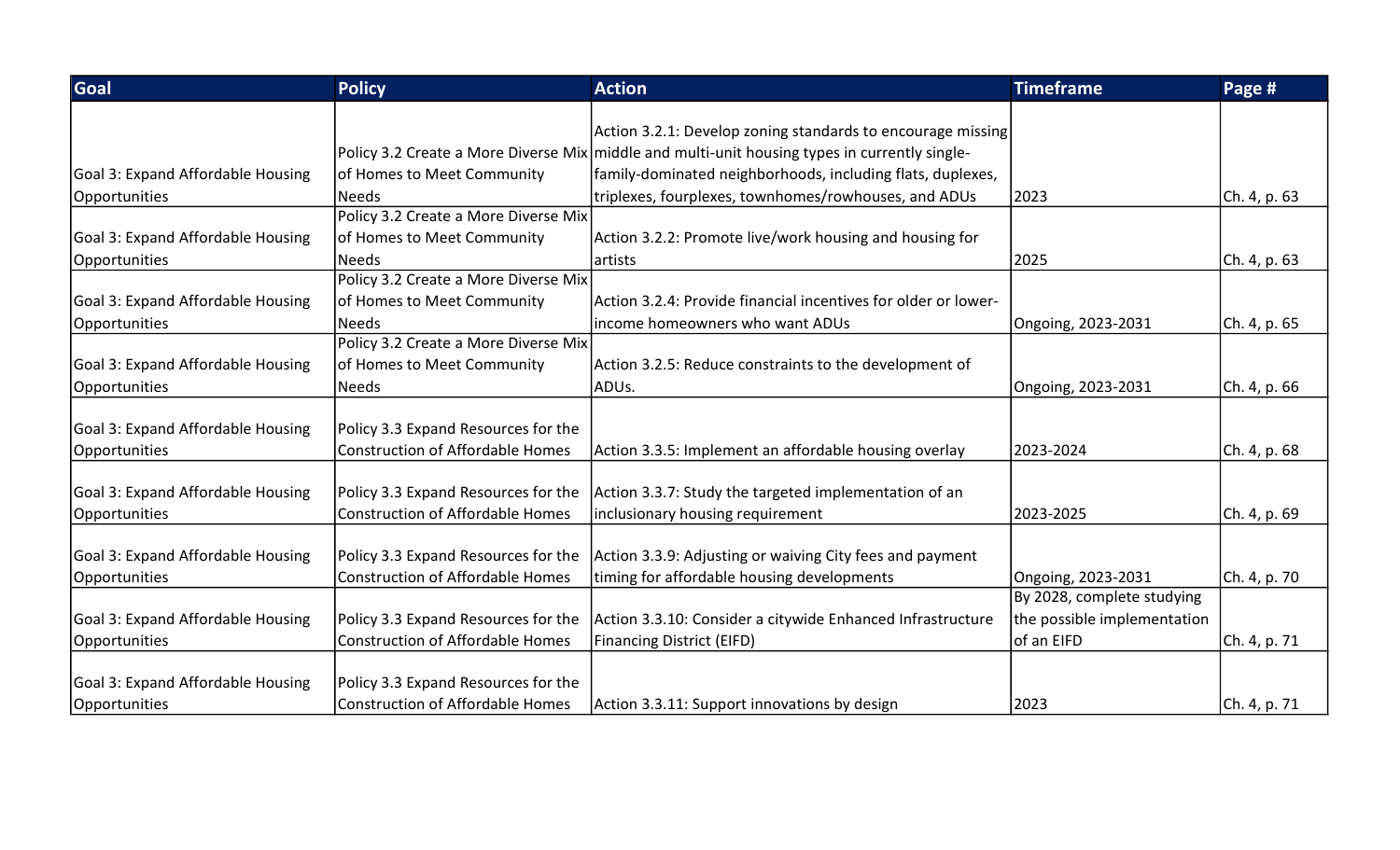| Goal                              | <b>Policy</b>                                            | <b>Action</b>                                                                           | <b>Timeframe</b>                            | Page #       |
|-----------------------------------|----------------------------------------------------------|-----------------------------------------------------------------------------------------|---------------------------------------------|--------------|
|                                   |                                                          | Action 3.3.14: Evaluate the creation of a leveraged                                     |                                             |              |
| Goal 3: Expand Affordable Housing | Policy 3.3 Expand Resources for the                      | acquisition fund or debt/equity funds for small sites to                                |                                             |              |
| Opportunities                     | <b>Construction of Affordable Homes</b>                  | support site acquisitions for affordable housing.                                       | Ongoing, 2023-2031                          | Ch. 4, p. 72 |
| Goal 3: Expand Affordable Housing | Policy 3.3 Expand Resources for the                      |                                                                                         |                                             |              |
|                                   | <b>Construction of Affordable Homes</b>                  |                                                                                         |                                             |              |
| Opportunities                     |                                                          | Action 3.3.16: Consider revising the Real Estate Transfer Tax. Conduct analysis by 2026 |                                             | Ch. 4, p. 73 |
| Goal 3: Expand Affordable Housing | Policy 3.3 Expand Resources for the                      | Action 3.3.17: Support low-income, grassroots, and BIPOC                                |                                             |              |
| Opportunities                     | <b>Construction of Affordable Homes</b>                  | affordable housing developers                                                           | Ongoing, 2023-2031                          | Ch. 4, p. 73 |
|                                   |                                                          |                                                                                         |                                             |              |
|                                   |                                                          |                                                                                         |                                             |              |
|                                   |                                                          |                                                                                         | Authorize local infrastructure              |              |
| Goal 3: Expand Affordable Housing | Policy 3.3 Expand Resources for the                      | Action 3.3.18: Reauthorize Measure KK and release                                       | bond by 2025, spend funds as                |              |
| Opportunities                     | <b>Construction of Affordable Homes</b>                  | remaining funds                                                                         | available on an ongoing basis (Ch. 4, p. 74 |              |
|                                   |                                                          | Action 3.4.1: Revise development standards, including                                   |                                             |              |
| Goal 3: Expand Affordable Housing | Policy 3.4 Reform Zoning and Land                        | allowable building heights, densities, open space and                                   |                                             |              |
| Opportunities                     | Use to Address Community Priorities setbacks requirement |                                                                                         | 2023-2025                                   | Ch. 4, p. 75 |
|                                   |                                                          |                                                                                         |                                             |              |
| Goal 3: Expand Affordable Housing | Policy 3.4 Reform Zoning and Land                        | Action 3.4.2: Revise Conditional Use Permit (CUP)                                       |                                             |              |
| Opportunities                     | Use to Address Community Priorities requirements         |                                                                                         | 2023                                        | Ch. 4, p. 76 |
| Goal 3: Expand Affordable Housing | Policy 3.4 Reform Zoning and Land                        |                                                                                         |                                             |              |
| Opportunities                     |                                                          | Use to Address Community Priorities Action 3.4.3: Revise citywide parking standards.    | 2023-2026                                   |              |
|                                   |                                                          |                                                                                         |                                             | Ch. 4, p. 76 |
| Goal 3: Expand Affordable Housing | Policy 3.4 Reform Zoning and Land                        |                                                                                         |                                             |              |
| Opportunities                     |                                                          | Use to Address Community Priorities Action 3.4.4: Revise open space requirements        | 2023-2025                                   | Ch. 4, p. 76 |
|                                   |                                                          |                                                                                         |                                             |              |
| Goal 3: Expand Affordable Housing | Policy 3.4 Reform Zoning and Land                        | Action 3.4.5: Correct zoning district boundaries that cut                               |                                             |              |
| Opportunities                     | Use to Address Community Priorities through parcels      |                                                                                         | 2023-2025                                   | Ch. 4, p. 77 |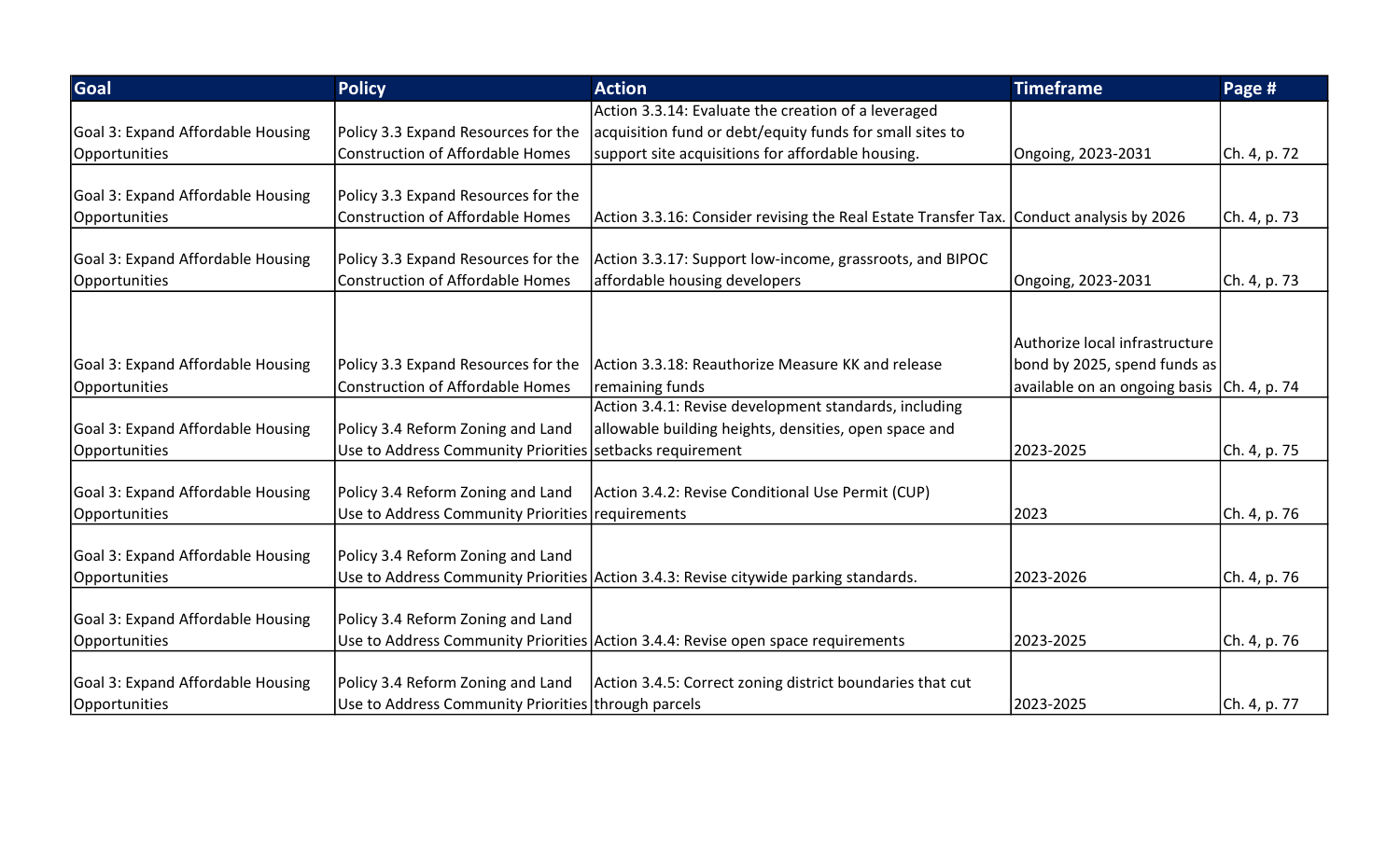| Goal                                                                     | <b>Policy</b>                                | <b>Action</b>                                                                                 | <b>Timeframe</b>                         | Page #       |
|--------------------------------------------------------------------------|----------------------------------------------|-----------------------------------------------------------------------------------------------|------------------------------------------|--------------|
|                                                                          |                                              |                                                                                               |                                          |              |
| Goal 3: Expand Affordable Housing                                        | Policy 3.4 Reform Zoning and Land            | Action 3.4.6: Capture the diversity of existing built fabric in                               |                                          |              |
| Opportunities                                                            | Use to Address Community Priorities   zoning |                                                                                               | 2023-2026                                | Ch. 4, p. 77 |
|                                                                          |                                              |                                                                                               |                                          |              |
| Goal 3: Expand Affordable Housing                                        | Policy 3.4 Reform Zoning and Land            |                                                                                               |                                          |              |
| Opportunities                                                            |                                              | Use to Address Community Priorities Action 3.4.7: Implement objective design standards        | 2023-2024                                | Ch. 4, p. 79 |
| Goal 3: Expand Affordable Housing                                        | Policy 3.5 Explore Innovative and            | Action 3.5.1: Support community land trusts and other                                         |                                          |              |
| Opportunities                                                            | <b>Alternative Housing Models</b>            | shared equity models.                                                                         | Ongoing, 2023-2031                       | Ch. 4, p. 80 |
| Goal 3: Expand Affordable Housing                                        | Policy 3.5 Explore Innovative and            | Action 3.5.2: Support housing cooperatives, co-living, and                                    |                                          |              |
| Opportunities                                                            | <b>Alternative Housing Models</b>            | cohousing models                                                                              | 2031                                     | Ch. 4, p. 80 |
| Goal 3: Expand Affordable Housing                                        | Policy 3.5 Explore Innovative and            | Action 3.5.3: Advocate for statewide legislation on social                                    |                                          |              |
| Opportunities                                                            | <b>Alternative Housing Models</b>            | housing                                                                                       | Ongoing, 2023-2031                       | Ch. 4, p. 81 |
|                                                                          |                                              |                                                                                               |                                          |              |
| Goal 3: Expand Affordable Housing                                        | Policy 3.5 Explore Innovative and            | Action: 3.5.4: Evaluate acquisition and development                                           |                                          |              |
| Opportunities                                                            | <b>Alternative Housing Models</b>            | opportunities for moderate- and middle-income households Ongoing, 2023-2031                   |                                          | Ch. 4, p. 81 |
| Goal 3: Expand Affordable Housing                                        | Policy 3.6 Streamline the Approval           | Action 3.6.1: Streamline the City permitting process,                                         |                                          |              |
| Opportunities                                                            | of New Housing                               | especially for low-income and nonprofit builders                                              | 2023-2025, ongoing                       | Ch. 4, p. 82 |
| Goal 3: Expand Affordable Housing                                        |                                              | Policy 3.7 Expand Options for Special Action 3.7.6: Expand areas where residential hotels are |                                          |              |
| Opportunities                                                            | <b>Needs Housing</b>                         | permitted by right                                                                            | 2023-2026                                | Ch. 4, p. 87 |
|                                                                          |                                              |                                                                                               | Consider by the end of 2026              |              |
|                                                                          |                                              |                                                                                               | whether the vacant parcel tax            |              |
| Goal 3: Expand Affordable Housing                                        | Policy 3.8 Convert Vacant Land and           | Action 3.8.3: Consider a tax on all vacant residential rental                                 | ought to be revised or                   |              |
| Opportunities                                                            | Units to Housing                             | units                                                                                         | expanded                                 | Ch. 4, p. 88 |
| <b>Goal 4: Address Homelessness and Expand Services for the Unhoused</b> |                                              |                                                                                               |                                          |              |
|                                                                          |                                              |                                                                                               |                                          |              |
| Goal 4: Address Homelessness and                                         | Policy 4.1 Expansion of Homeless             | Action 4.1.1: Expand, improve, and maintain crisis response                                   |                                          |              |
| <b>Expand Services for the Unhoused</b>                                  | <b>Services</b>                              | beds                                                                                          | FY 2022-2023 - FY 2024-2025 Ch. 4, p. 90 |              |
|                                                                          |                                              |                                                                                               |                                          |              |
| Goal 4: Address Homelessness and                                         | Policy 4.1 Expansion of Homeless             | Action 4.1.2: Expand, improve, and maintain crisis response                                   |                                          |              |
| <b>Expand Services for the Unhoused</b>                                  | <b>Services</b>                              | beds for unsheltered communities of color                                                     | Ongoing, 2023-2031                       | Ch. 4, p. 91 |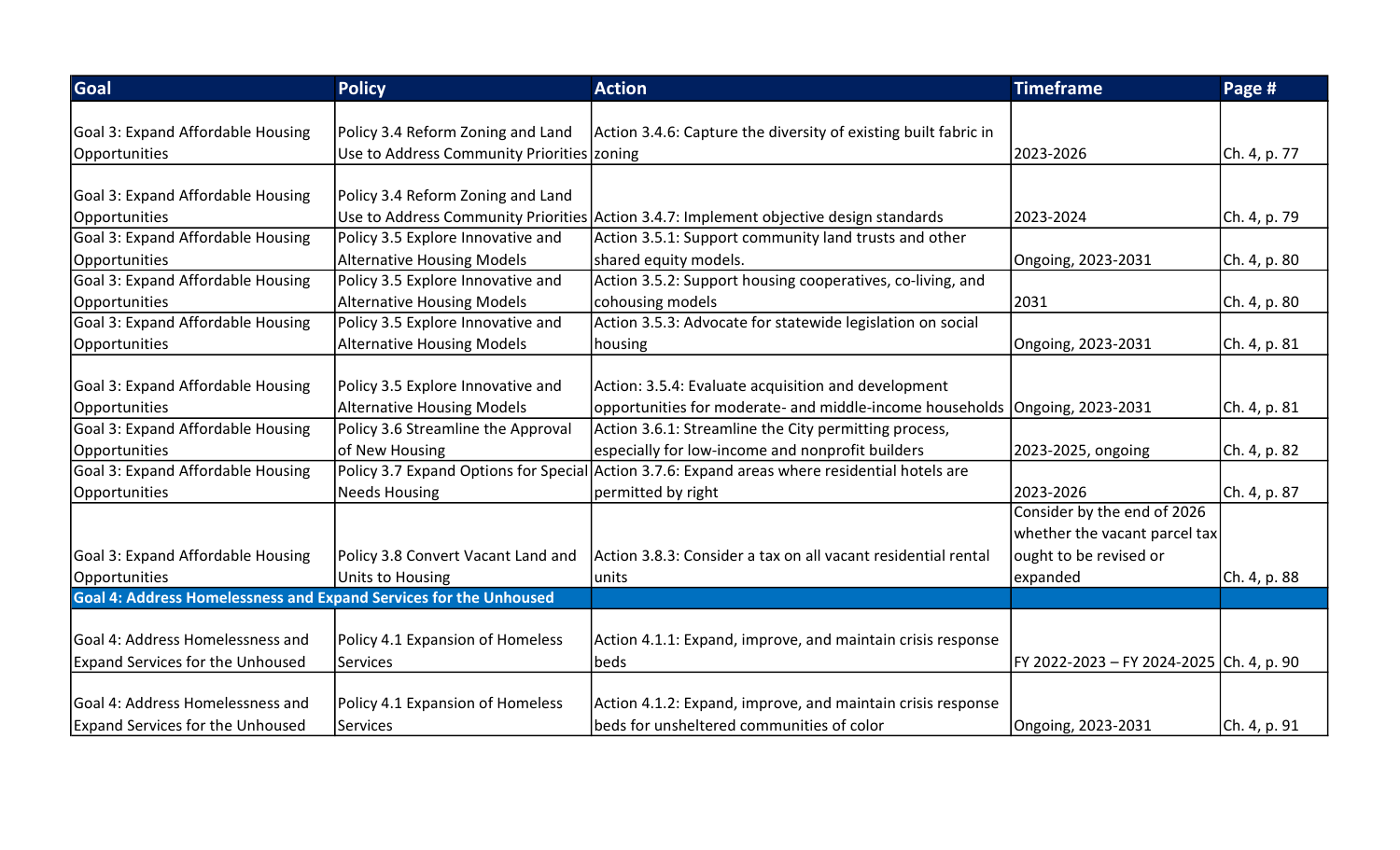| Goal                                    | <b>Policy</b>                       | <b>Action</b>                                                                     | <b>Timeframe</b>                         | Page #       |
|-----------------------------------------|-------------------------------------|-----------------------------------------------------------------------------------|------------------------------------------|--------------|
|                                         |                                     |                                                                                   |                                          |              |
| Goal 4: Address Homelessness and        | Policy 4.1 Expansion of Homeless    | Action 4.1.3: Expand health and hygiene facilities and                            |                                          |              |
| <b>Expand Services for the Unhoused</b> | Services                            | services, and improve access to bathrooms and showers                             | FY 2022-2023 - FY 2024-2025 Ch. 4, p. 91 |              |
|                                         |                                     | Action 4.1.4: Provide needed support and income to people                         |                                          |              |
| Goal 4: Address Homelessness and        | Policy 4.1 Expansion of Homeless    | who have been homeless so they can avoid returning to                             |                                          |              |
| <b>Expand Services for the Unhoused</b> | Services                            | homelessness                                                                      | Ongoing, 2023-2031                       | Ch. 4, p. 92 |
| Goal 4: Address Homelessness and        | Policy 4.1 Expansion of Homeless    |                                                                                   |                                          |              |
|                                         |                                     |                                                                                   |                                          |              |
| <b>Expand Services for the Unhoused</b> | Services                            | Action 4.1.5: Provide support for domestic violence shelters   Ongoing, 2023-2031 |                                          | Ch. 4, p. 93 |
| Goal 4: Address Homelessness and        | Policy 4.2 Encampment               | Action 4.2.1: Enhance operations of the City's 2020                               |                                          |              |
| <b>Expand Services for the Unhoused</b> | Management                          | <b>Encampment Management Policy</b>                                               | 2023-2031                                | Ch. 4, p. 93 |
|                                         |                                     |                                                                                   |                                          |              |
|                                         |                                     | Action 4.2.2: Lead strategic homelessness response                                |                                          |              |
| Goal 4: Address Homelessness and        | Policy 4.2 Encampment               | operations and homeless services from the Homelessness                            |                                          |              |
| <b>Expand Services for the Unhoused</b> | Management                          | Division, Office of the City Administrator                                        | 2023-2031                                | Ch. 4, p. 94 |
|                                         |                                     |                                                                                   |                                          |              |
| Goal 4: Address Homelessness and        | Policy 4.2 Encampment               | Action 4.2.3: Strengthen interdepartmental Encampment                             |                                          |              |
| <b>Expand Services for the Unhoused</b> | Management                          | Management Team                                                                   | Ongoing, 2023-2031                       | Ch. 4, p. 94 |
|                                         |                                     |                                                                                   |                                          |              |
|                                         |                                     | Action 4.2.4: Increase the oversight of homelessness                              |                                          |              |
| Goal 4: Address Homelessness and        | Policy 4.2 Encampment               | strategies, investments, outcomes, and encampment                                 |                                          |              |
| <b>Expand Services for the Unhoused</b> | Management                          | operations with the Homelessness Advisory Commission                              | Ongoing, 2023-2031                       | Ch. 4, p. 95 |
|                                         |                                     | Action 4.2.5: Expand co-governance and partnerships with                          |                                          |              |
| Goal 4: Address Homelessness and        | Policy 4.2 Encampment               | unsheltered residents in the design and delivery of                               |                                          |              |
| <b>Expand Services for the Unhoused</b> | Management                          | homelessness services                                                             | FY 2022-2023 - FY 2024-2025 Ch. 4, p. 95 |              |
|                                         |                                     | Action 4.3.1: Finance the construction and maintenance of                         |                                          |              |
|                                         | Policy 4.3 Promote Transitional and | permanent supportive and deeply affordable housing for                            |                                          |              |
|                                         | Permanent Supportive, Deeply        | homeless households to expand the supply of deeply                                |                                          |              |
| Goal 4: Address Homelessness and        | Affordable Housing for Unhoused     | affordable and supportive housing for Oakland's most                              |                                          |              |
| <b>Expand Services for the Unhoused</b> | Communities                         | vulnerable residents.                                                             | Ongoing, 2023-2031                       | Ch. 4, p. 96 |